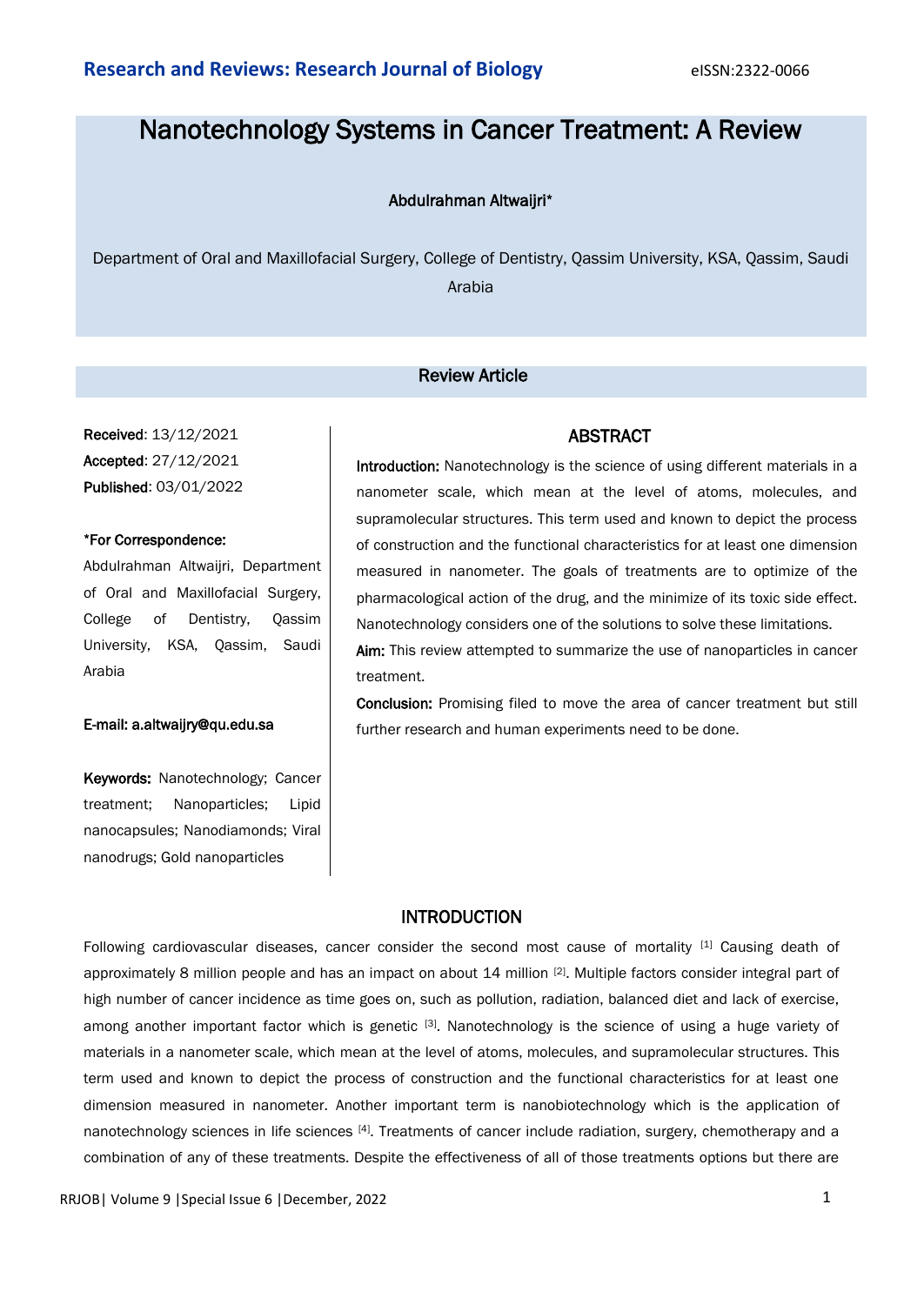## **Research and Reviews: Research Journal of Biology <b>Example 2018** eISSN:2322-0066

some critical challenges such as non-specificity and toxicity. The goals of future treatments are to optimize of the pharmacological action of the drug, and the minimize of its toxic side effect. Nanotechnology considers one of the solutions to solve these limitations. For example, designing nanoparticles loaded with multifunctional drugs utilizing proteins can target specific cancer cells [5,6]. The benefits of targeting only cancer cells and eliminate the effect on other healthy cells are crucial for increasing the effectiveness and decreasing the side effects of drugs [7].

Many nanotechnology-based therapy have been introduced and only few shows potential effectiveness, these therapies based on nanoparticles drug delivery system, such as HDL nanostructures, nanodisks, gold nanoparticles, and viral nanoparticles. Recently a forward step in research has been made to study molecular characteristics of cancer to enhance nanoparticles drug delivery system which is critical to overcome a complex biological barrier in recognizing cancer cells. The most important applications in healthcare are in diagnostics, drug delivery, and development of nanomedicine including nanosurgical procedures. Trend towards miniaturization of carrier particles, i.e., use of microparticles, had already started prior to the introduction of nanotechnology in drug delivery.

These technologies have been applied to improve drug delivery and to overcome some of the problems of drug delivery in cancer. Drug delivery in cancer is important for optimizing the effect of drugs and reducing toxic side effects. Several nanobiotechnologies, mostly based on nanoparticles, have been used to facilitate drug delivery in cancer. Although most of the initial research in nanotechnology has been done in academic environments, a considerable development for drug delivery application is now carried out in an industrial environment.

## ENCLOSING DRUGS IN LIPID NANO-CAPSULES

Utilizing two antineoplastic gents' etoposide and paclitaxel. Etoposide is a semi-synthetic by-product, it stop relegation of the DNA strands, which lead to break up of DNA strand [8]. In order for cancer cell to survive and divide rapidly: it need enzymes more than any healthy cells, Therefore, this causes errors in DNA synthesis and promotes apoptosis of the cancer cell [9,10]. Paclitaxel is a natural product derivative from *Taxus brevifolia* [11]. Paclitaxel is one of the most effective drugs to target tubulin. It targets cell have defects in mitotic spindle assembly, segregation of chromosome, and cell division. It starts with stabilizes the microtubule polymer and protects it from disassembly. Chromosomes are thus unable to achieve a metaphase spindle configuration. This lead to block of mitosis and prolonged activation of the mitotic checkpoint triggers apoptosis. Both Paclitaxel and Etoposide are very hydrophobic and should be combined with solubilisers for their use in parenteral solutions. However, such solubilisers are well known for being responsible of major adverse effects such as hypersensitivity reactions [12]. The goal to improve drug solubility and cancer cell targeting which ultimately lead to better therapeutic effect [13]. A small size (25 to 110 nm) lipid nanocapsules (LNC) are proposed for the intracellular drug delivery of anticancer drugs to cancer cells. LNC of different diameters were loaded with etoposide or paclitaxel and subsequently tested for drug release kinetics and their efficiency to reduce cancer cell growth in cell culture. The anticancer drug release after intracellular uptake was found to be an efficient approach in cell culture. Preliminary studies resulted in a distinct higher efficiency in cancer cell death induction compared to free drug. LNC demonstrated to be an interesting carrier system for an innovative tumor treatment based on a promising therapeutic strategy [14,15].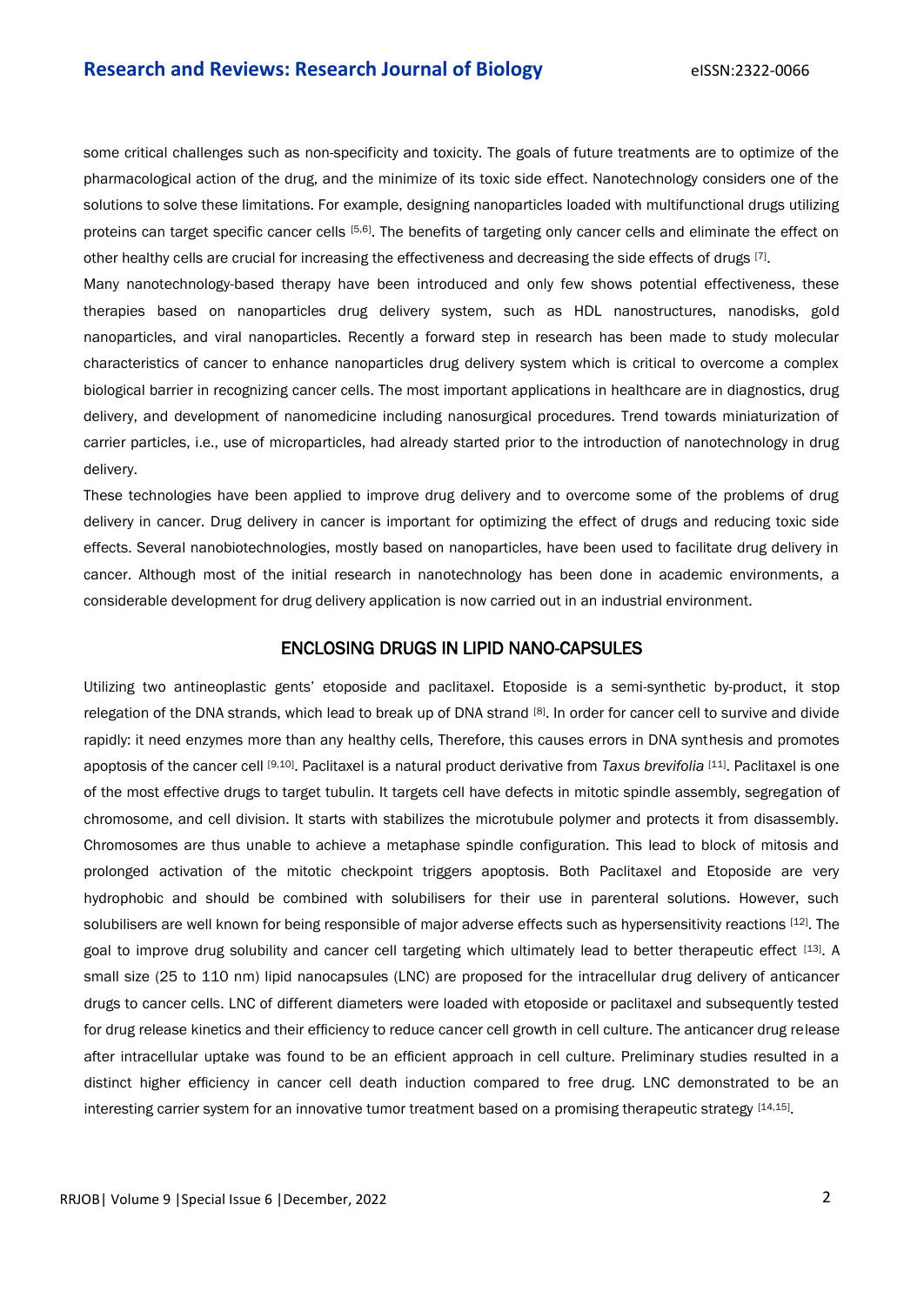# NANO-DIAMONDS

Nondiamond has a high biocompatibility compared to most nanoparticles, these nanoparticles composed of microscopic carbon-based agents. Nanodimond can be loaded with anticancer drug and carry it to metastatic tumor cells or be used as biomarkers and tracers that label cancer [16] have used nanodiamonds target cancer cells from inside and delivering doxorubicin directly to the mitochondria which kills the cancer cells by eliminating its power source from inside and inhibiting growth and regular cell function. Targeting mitochondria specifically in cancerous cells will overcome ant typical resistant to doxorubic.

## VIRAL NANO-DRUGS

It's a way of utilizing the viral mechanism as a mean of drug delivery system, this technique just introduced in recent years. They are naturally and biocompatible nanoparticles that that encode their own building instructions using resources from a host cell. Their packaging could be used for delivering chemotherapy to tumor. Pegylation used to improve the virus survivability, also targeting tumor can be achieved by their natural host specificity [17]. The construction of virus-like particles can be designed for targeting cancer cells without worrying about any viral infection of the organism [18]. Due to absent of nucleic acid material inside the cowpea mosaic virus; it's a perfect for that purpose. When we say its empty then there is no harmful effect on cells as other viruses do. In previous experiments they found that injection of this virus in tumor microenvironment will trigger the immune system, which lead to releasing large quantities of neutrophils. Afterward T lymphocyte will attack metastasis to complete eliminating the cancer. This method utilizing neutral human defense system against cancer cells. Still there is little research has been done and future opportunities are high and in rapid development [19].

#### GOLD NANO-PARTICLES

Gold nanoparticles considered as another good nanoparticles option as treatment for cancer. The same mechanism of liposome, the tumor specific antibodies will attach to the surface of the gold particles to target the cancer cells [20]. The particles around 10 nm wide congregate in the tumor microenvironment whilst leaving the other tissues alone. The ligand attached to the gold will specifically bind to cancer cells and work their way inside. After that gold particles will aggregate and then a laser of infrared light can be focused on the tumor site. The main function of the light is to superheat the gold particles bubbles start to form when the cell will no longer can survive and eventually will lyse <sup>[21]</sup>. This method is good substitute to surgery when tumor is in very sensitive anatomical location or its too risky for patient prognosis.

#### **DISCUSSION**

When comparing between recent nanotechnologies in cancer treatment each technique work in specific way. For lipid nanocapsules, exerts their affect by promotes apoptosis of the cancer cell in different mechanism, [12,13] and they are very hydrophobic so should be combined with solubilisers which as well increase cancer cell targeting as evidenced with higher efficiency in preliminary studies with risk of hypersensitivity [14,15]. Nanodiamond is more biocompatible and composed of carbon-based agent's works as a carrier for anticancer drug and targeting mitochondria specifically in cancerous cells therefore eliminating its power source from inside [16].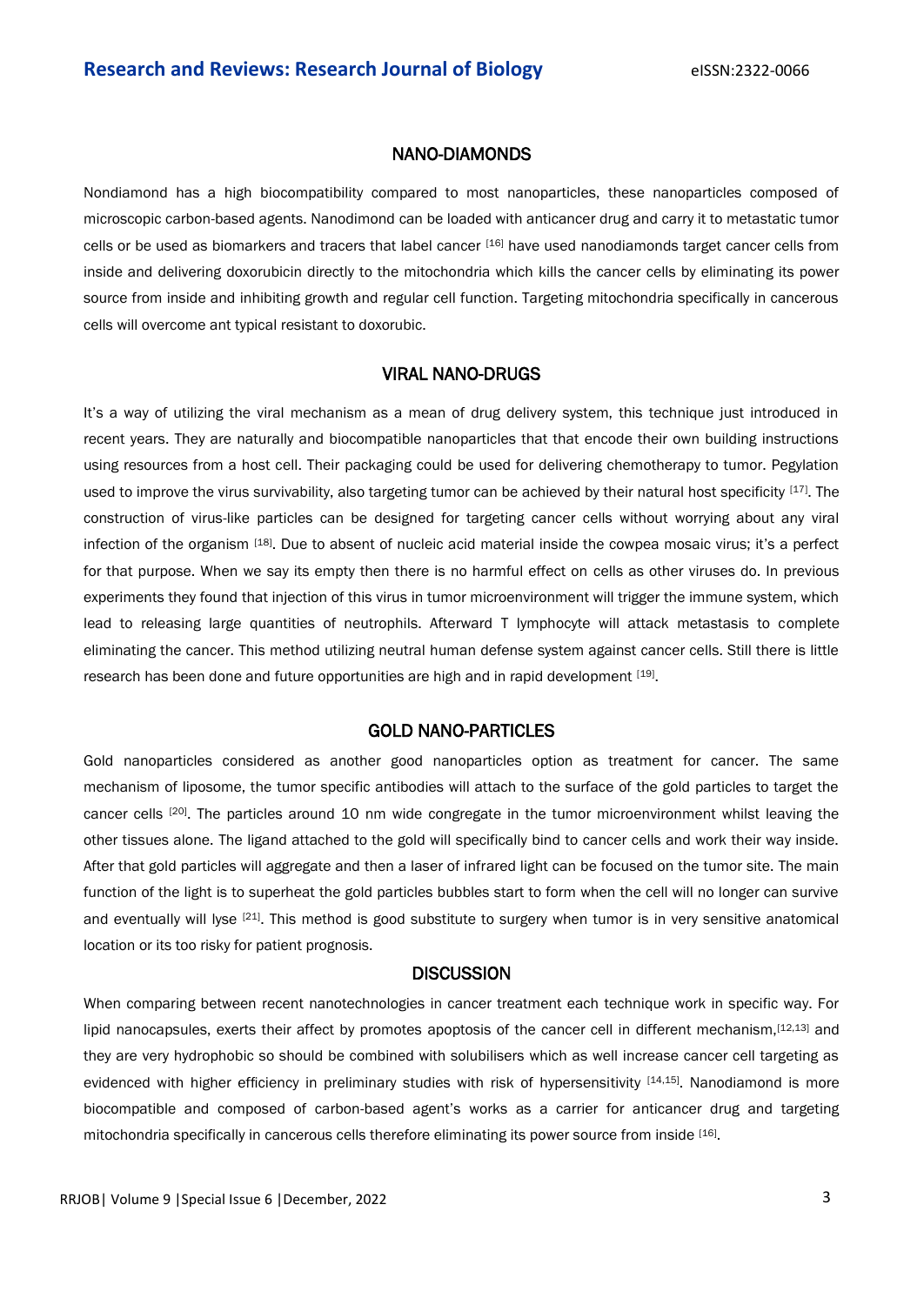# **Research and Reviews: Research Journal of Biology <b>Example 2018** eISSN:2322-0066

Recently viral nanodrugs introduced which is biocompatible and works in specific way utilizing the viral mechanism for delivering chemotherapy to tumor. It is construction in way that targeting cancer cells without risk of infection [18]. As will activate the immune system allow releasing neutrophils and afterward T lymphocyte will attack metastasis to complete eliminating the cancer that evidenced by little of studies [19].

## **CONCLUSION**

Lastly the gold nanoparticles work by allow the tumor specific antibodies which attached to the gold to bind specifically to cancer cells and work their way inside. Their aggregation around tumor helps in cell lysis as a laser of infrared light cause superheat which leads the gold particles bubbles start to form and eventually cell will lyse. Nanoparticles are promising filed to move the area of cancer treatment but still further research and human experiments need to be done.

#### **REFERENCES**

- 1. Siegel, RL, et al. A [Cancer statistics. J Clin. 2015; 65: 5-29.](https://doi.org/10.3322/caac.21254.)
- 2. Arnold, R. Prospective cancer treatment found in the Cowpea Mosaic Virus. Microrev Cell Mol Biol. 2016; 1(1).
- 3. Anand, P, et al. Cancer is a preventable disease that requires major lifestyle changes. Pharm Res. 2008; 25(9): 2200.
- 4. [Jain, K. K. Nanobiotechnology: Applications, Markets and Companies. Jain Pharma Biotech. 2005;](https://doi.org/10.1177/153303460500400408)  [4:407-16.](https://doi.org/10.1177/153303460500400408)
- 5. Duncan. R: Polymer conjugates as anticancer nanomedicines. Nat Rev Cancer.2006; 6: 688-701.
- 6. Couvreur, P, et al. Nanotechnology: Intelligent design to treat complex disease. Pharm Res. 2006; 23: [1417-50.](https://doi.org/10.1007/s11095-006-0284-8)
- 7. Vasir, JK et al. Nanosystems in drug targeting: Opportunities and Challenges. Curr Nanosci. 2005; 1: 47-64.
- 8. Hande, KR. Etoposide: four decades of development of a topoisomerase II inhibitor. Eur J Cancer. [1998; 1; 34\(10\):1514-21.](https://doi.org/10.1016/S0959-8049(98)00228-7)
- 9. Pommier, [Y, et al. DNA topoisomerases and their poisoning by anticancer and antibacterial drugs.](https://doi.org/10.1016/j.chembiol.2010.04.012)  Chem Biol. 2010; 17 (5): 421–33.
- 10. Hande, KR. Etoposide: four decades of development of a topoisomerase II inhibitor. Eur J Cancer. 1998; 34 (10): 1514–21.
- 11. Gordaliza, [M, et al. Podophyllotoxin: Distribution, sources, applications and new cytotoxic derivatives.](https://doi.org/10.1016/j.toxicon.2004.05.008)  [Toxicon. 2004;](https://doi.org/10.1016/j.toxicon.2004.05.008) 44 (4): 441–59.
- 12. Schiff, PB, et al. Promotion of microtubule assemble *in vitro* by taxol. Nature. 1979; 277:665.
- 13. Bharadwaj, et al. The spindle checkpoint, aneuploidy, and cancer. Onco gene. 2004; 23 (11): 2016– 27.
- 14. [Brito, D. A et al. Microtubules do not promote mitotic slippage when the spindle assemble checkpoint](https://doi.org/10.1083/jcb.200805072)  [cannot be satisfied. J Cell Biol. 2008; 182 \(4\): 623](https://doi.org/10.1083/jcb.200805072)-9.
- 15. Gelderblom H, et al. Distribution of paclitaxel in plasma and cerebrospinal fluid. Eur J Cancer. 2001; 37: 1590.